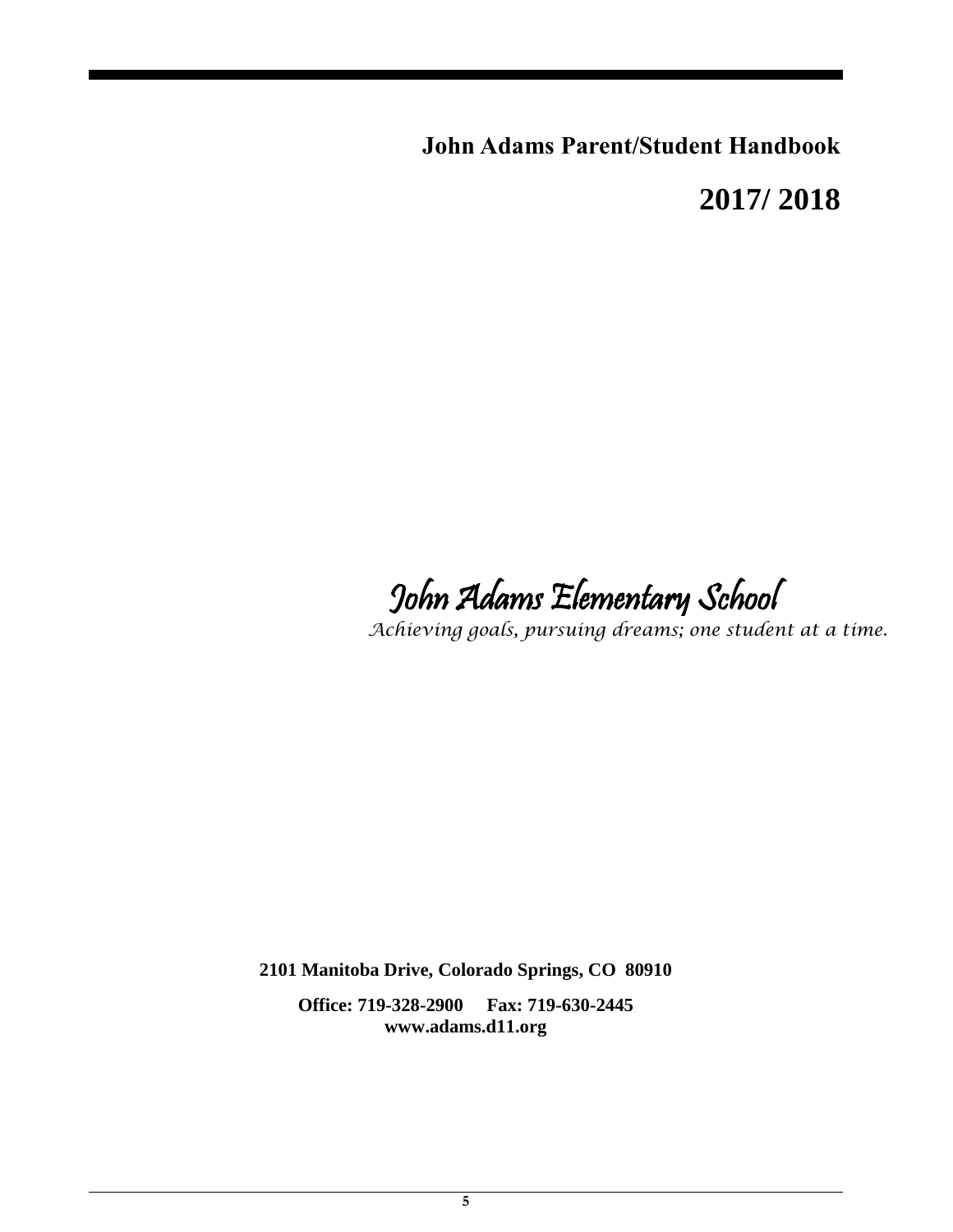| <b>WELCOME</b> |  |
|----------------|--|
|                |  |
|                |  |

### **ATTENDANCE**

### STUDENT DROP-OFF AND PICK-UP \*HUG-N-GO\* **LUNCH**

 $10$  $10<sup>10</sup>$ 

### **COMMUNICATIONS**

### **ACADEMICS**

### **DISCIPLINE**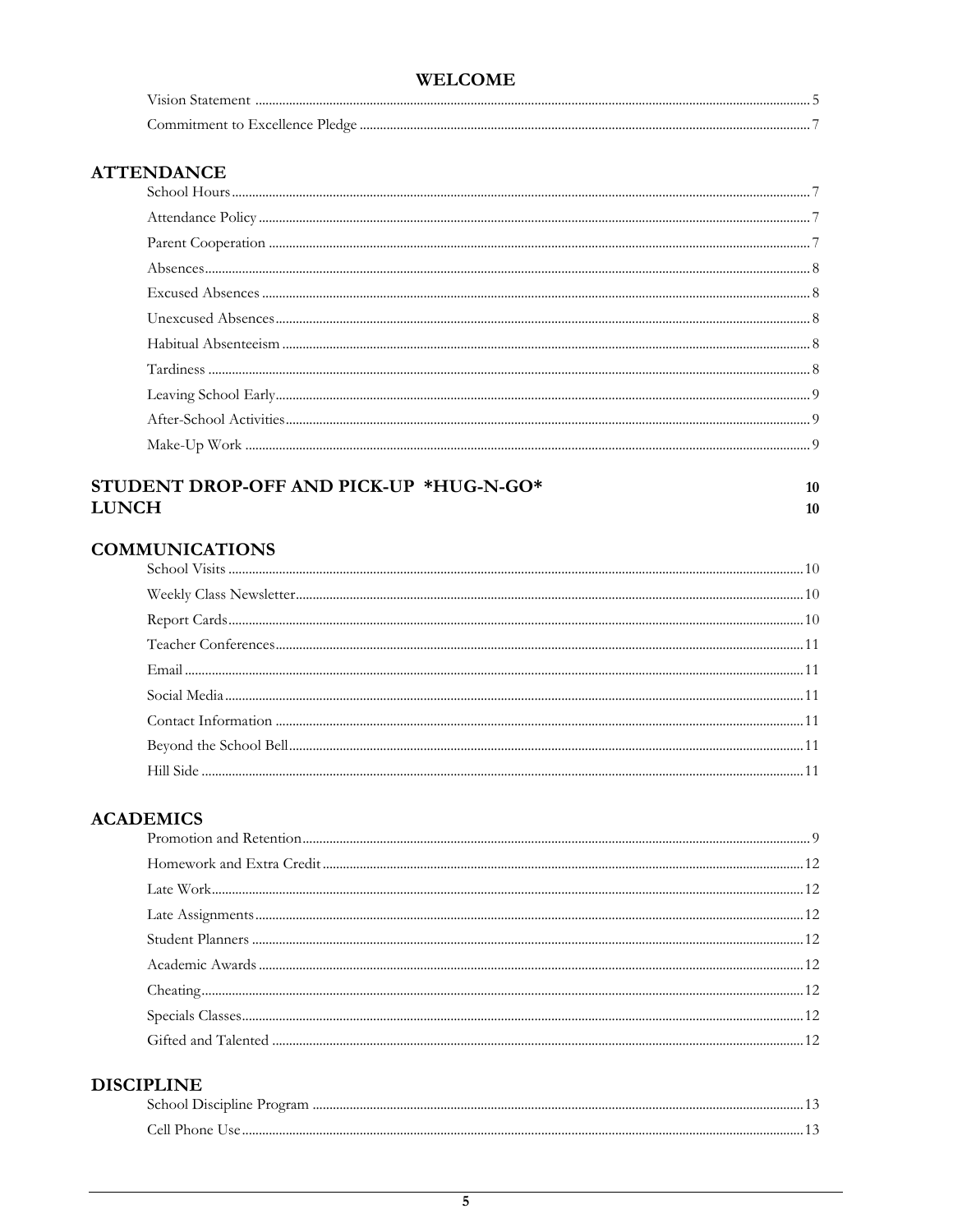| <b>ANTI-BULLYING POLICY</b>           | 13/15 |
|---------------------------------------|-------|
| <b>TECHNOLOGY USE</b>                 |       |
|                                       |       |
|                                       |       |
|                                       |       |
| <b>VOLUNTEERING</b>                   | 17    |
| <b>MEDS/HEALTH WELLNESS</b>           | 18/19 |
| <b>INCLEMENT WEATHER</b>              | 20    |
|                                       |       |
|                                       |       |
|                                       |       |
|                                       |       |
|                                       |       |
| <b>DRESS CODE POLICY</b>              | 21    |
| POSTIVE BEHAVIOR INTERVENTION SUPPORT | 21/22 |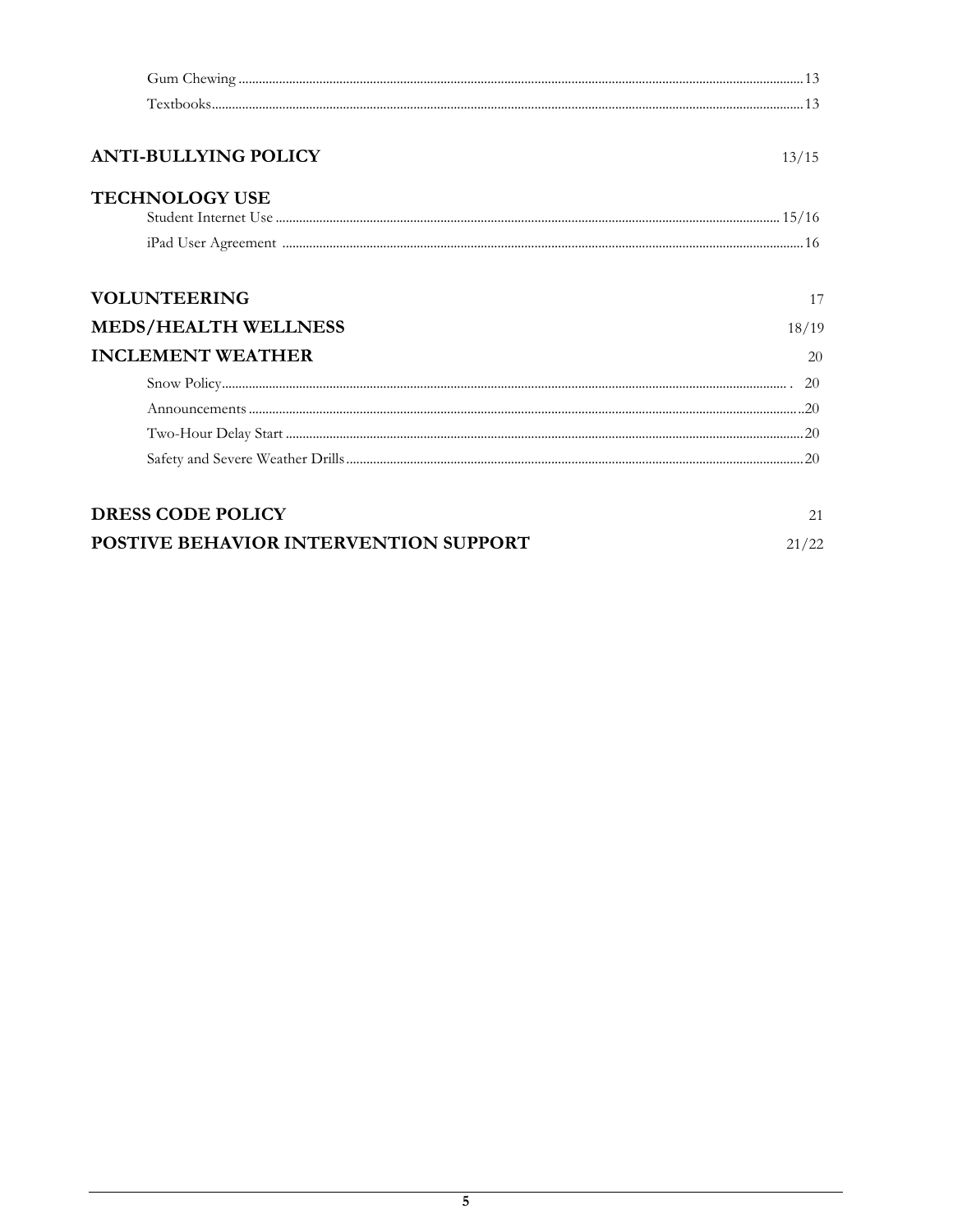# **WELCOME**

Welcome to John Adams Elementary School in Colorado Springs School District 11! The staff would like to welcome all new and returning families to John Adams for the new school year. We look forward to working with you as partners in creating an inviting and effective learning community.

Vision: Achieving goals, pursuing dreams; one student at a time.

## **COMMITMENT TO EXCELLENCE**

We believe that by taking shared responsibility for learning, we can ensure that the children enrolled at John Adams Elementary will be successful learners and members of our community. To that end, we pledge to work together to support the schools' mission.

A community that prepares students using innovative and personalized learning opportunities to cultivate confident leaders in an ever changing society.

#### **Parent/Guardian Commitment**

*We fully commit to John Adams in the following ways:*

- We will make sure our child arrives at John Adams everyday by 7:40 A.M. but no earlier than 7:30 to allow for appropriate supervision.
- We will ensure that our child is in school every day, except for illness or other legitimate reasons. We agree to make every attempt to schedule appointments after school when possible. If our child is going to miss school, we will notify the office by 8:30 a.m.
- We will read carefully all the papers the school sends home to us.
- We will always help our child in the best way we know how, and we will do whatever it takes for him/her to learn. We will provide a time and place for homework to be completed, and we will help our child develop good time management skills.
- We will monitor our child's homework every night, let him/her ask the teacher if there is a problem with the homework, and read with him/her every night.
- We will always make ourselves available to our children, the school and promptly address any concerns they may have.
- We will attend all parent-teacher conferences each year, and will allow our child to go on John's Adams fieldtrips.
- We will ensure that our child takes the State Assessment tests, and puts forth his/her best effort in doing so.
- We will make sure our child follows John Adams' dress code.
- We understand that our child must follow all John Adams' rules to protect the safety, interests and rights of all individuals in the classroom. We, not the school, are responsible for the behavior and actions of our child.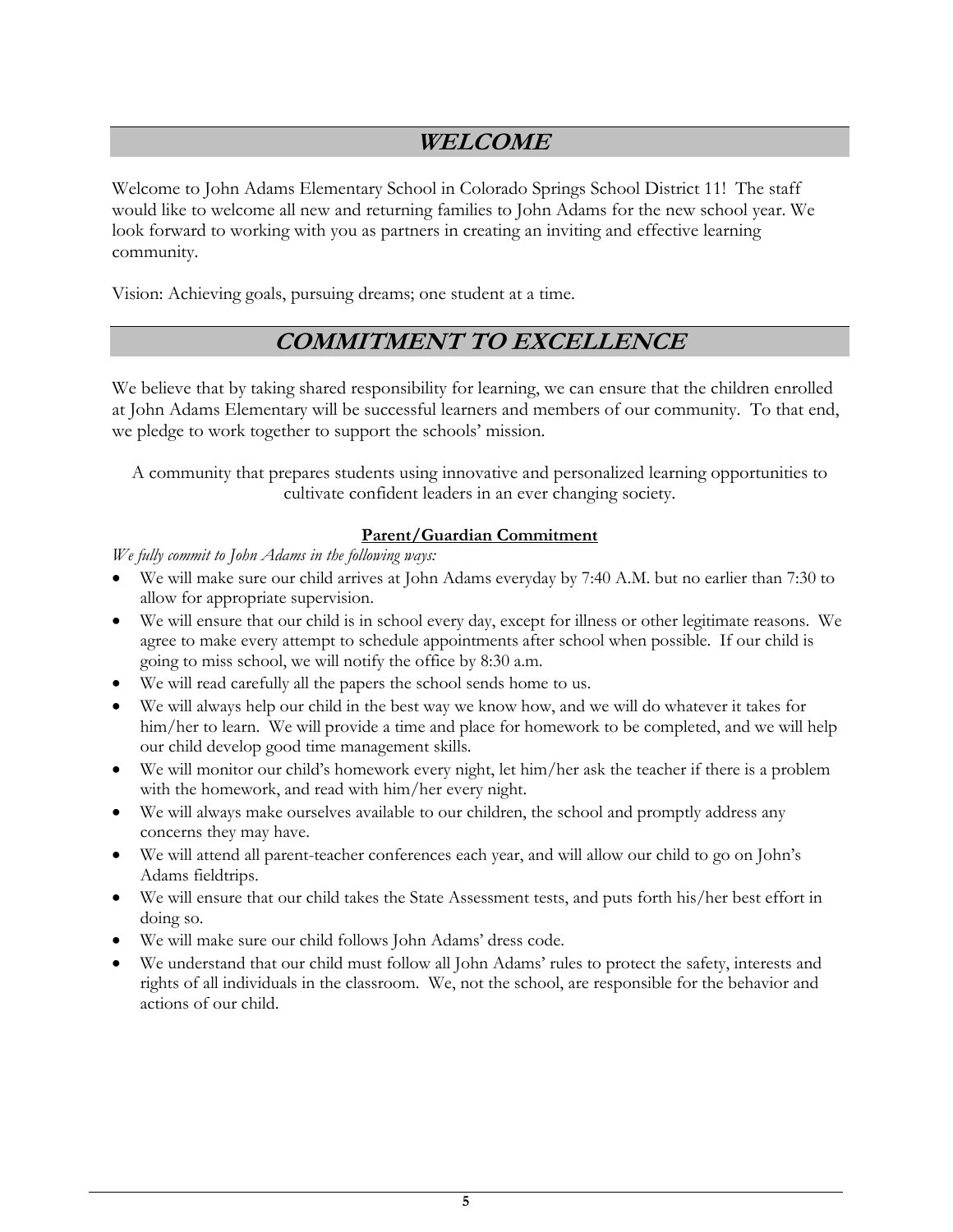#### **Student Commitment**

*I understand that the following is expected of me:*

- I will arrive at John Adams everyday by 7:40 A.M.
- I will always work, think, and behave in the best way I know how, and I will respect the rights of other students in the school and their right to learn.
- I will complete my homework every night, and raise my hand and ask questions in class if I do not understand something.
- I will follow John Adams' dress code.
- I am responsible for my own behavior, and I will follow the teachers' directions.
- I will follow the Wolf Pride Behavior Matrix.
- I will use my technology in a respectful and responsible way.

# **ATTENDANCE**

### **School Hours**

School begins promptly at 7:45 AM. Students are considered tardy at 7:55.

### **John Adams Attendance Policy**

Colorado's Compulsory Attendance Law, JH/JHB (7104), establishes the expectation that all children between the ages of seven and sixteen be registered and attending school. Excused absences are those due to illness, both temporary and extended, those that occur when the student is in the custody of the court of law or its agencies, and those approved by the principal.

### **Parent Cooperation**

John Adams requires cooperation from parents in the matter of school attendance and punctuality. Parents should:

- Ensure your child arrives and is picked up on time each day.
- Schedule routine medical and dental appointments after school hours when possible.
- Schedule family vacations during the school's vacation days.

### **Absences**

Students are required to be in school except in cases of emergency, illness, or religious observance. It is the family's responsibility to inform the **office by 8:30 A.M. (719) 328-2900 or it will be marked "Unexcused**." John Adams automated attendance system will notify parents/guardians of the absence.

### **Excused Absences**

The principal and/or his designee will grant excused absences with substantiated reason. The following will be considered:

 A student who is temporarily **ill or injured** or whose absence is approved by the Head of School on a **prearranged** basis. Prearranged absences shall be approved for appointments or circumstances of a serious nature that cannot be taken care of outside of school hours.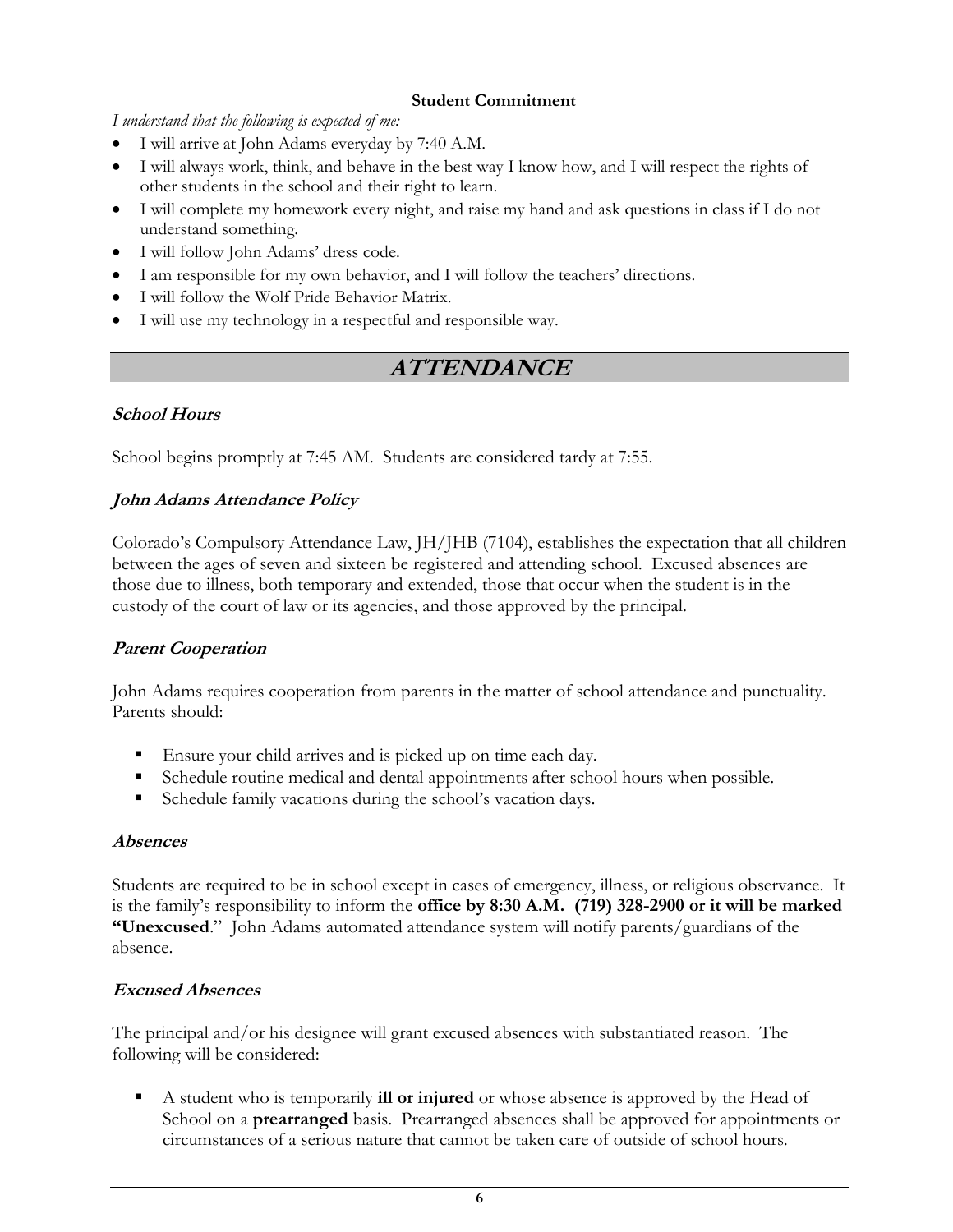- Requests for ongoing prearranged absences shall be considered on a case-by-case basis. To qualify, the student must agree to abide by an educational contract agreed upon by student, parent/guardian, teacher and the principal.
- A student who is absent for an extended time due to physical, mental or emotional disability.
- A student who is attending any school-sponsored activity or activities of an educational nature with advance approval of the administration.

The following may be considered an excused absence at the discretion of the principal:

- Serious illness or death in the family as well as family emergencies or hardships.
- Religious observances when requested by parent or guardian.
- Absence required by a legal body or social agency.
- Family vacations although strongly discouraged, such absences shall be prearranged with the principal **with no more than five days total per school year being granted as excused absences**. If a student has poor attendance or poor academic performance, the administration shall deny an excused absence for vacation purposes.

The administration may require suitable proof regarding the above exceptions, including a written excuse from a medical provider.

#### **Unexcused Absences**

An excused absence is defined as one not covered by one of the preceding exceptions. Students who are suspended or dismissed shall be considered excused. If a student is absent and the parent does not notify the school **attendance office by 8:30 A.M.** on the same day, this will constitute an unexcused absence. Parents/guardians shall be required to furnish an explanation for student absenteeism either in writing or orally.

In accordance with law, the principal may impose **academic penalties** that relate directly to academic time missed while unexcused. The school administration shall develop regulations to implement appropriate penalties. Students and parents or guardians may appeal to the Board for exceptions to this policy or the accompanying requirements imposed by the Board and principal as conditions granting any exceptions.

### **Habitual Absenteeism**

If a student is absent from school or class four unexcused absences in one month or ten unexcused absences from class or school during a school year, the student may be considered habitually absent. If the student is deemed to be habitually absent, a meeting between Administration and the parents should be called to determine the direct facts and circumstances and to evaluate a course of action that would be in the best interest of the child's educational process. Additionally this evaluation would include, but not be limited to a home visit by a John Adams staff member. If the parents do not allow a visit or attend the meeting, John Adams Administration's decision shall be final unless overruled by Student Discipline Services.

#### **Tardiness**

Tardiness is defined as the appearance of a student after the scheduled time that a class begins. Because of the disruptive nature of tardiness and the detrimental effect upon the rights of the nontardy student to uninterrupted learning, penalties shall be imposed for excessive tardiness. Parents or guardians shall be notified of all penalties regarding tardiness. Parents and students share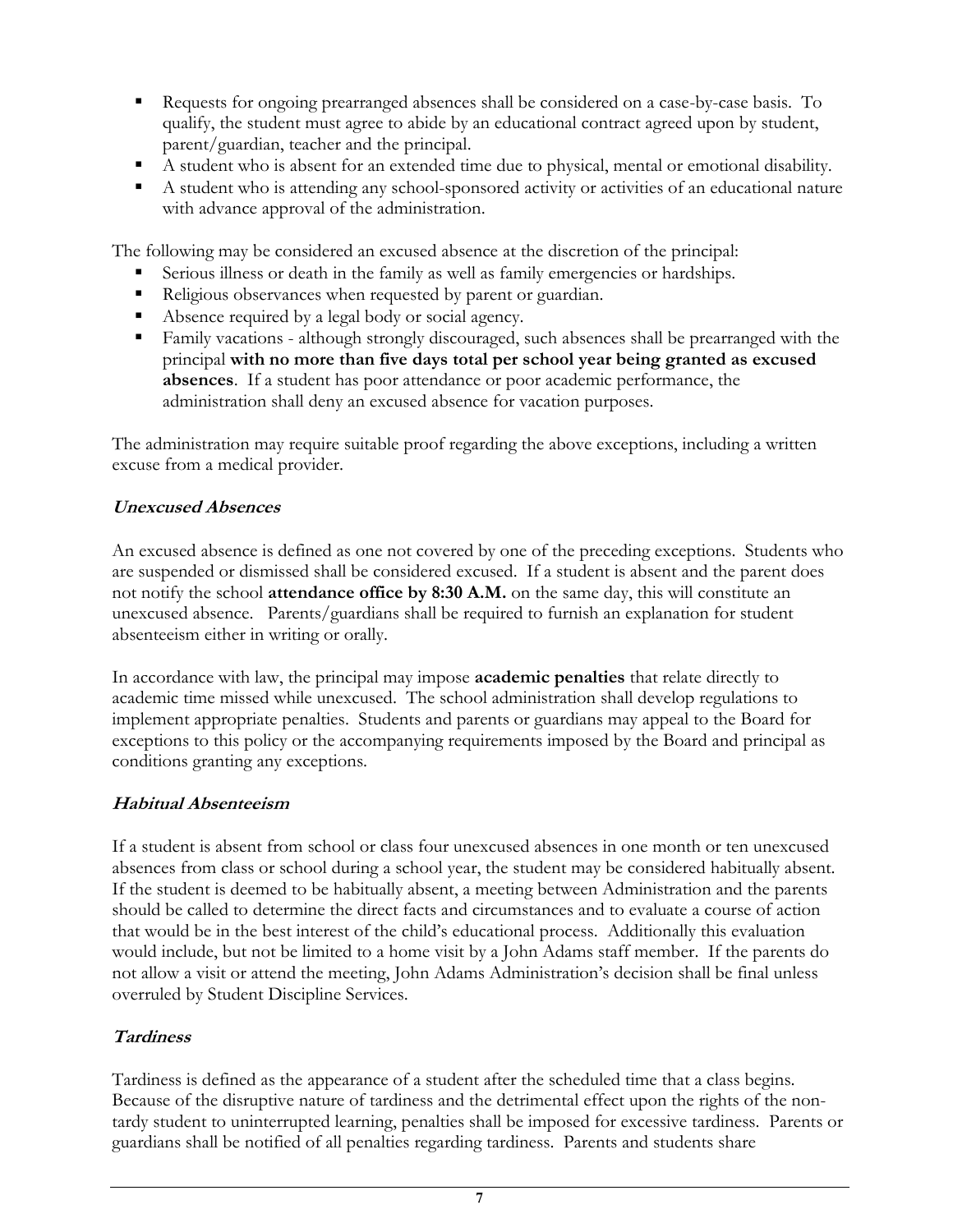responsibility for being on time to school. **If your student is tardy, it is necessary for you as a parent to come into the office and sign the student in.**

Excessive tardiness shall be referred to the administration for consideration as an attendance problem.

In an unavoidable situation, a student detained by another teacher or administrator shall not be considered tardy provided that the teacher or administrator gives the student a pass to enter class. Teachers shall honor all passes presented in accordance with this policy.

### **Leaving School Early**

A parent or guardian MUST sign out students before leaving the school campus. If the student is going to leave with someone other than a parent or guardian, the parent must grant permission. Students will be called out of class once the parent has signed the student out for the day.

### **After-School Activities**

A student who was absent during a school day will not be allowed to participate in any after-school activities on that day.

### **Make-Up Work**

**Prearranged absences** – teachers will do their best to collect and provide as much make-up work as possible prior to the absence. It is still the student's responsibility upon return to check with their classroom teacher to see if there are additional assignments that need to be completed.

### **STUDENT DROP-OFF AND PICK-UP**

John Adams has one drop-off and pick-up zone. Drop-off and pick up for all grades is in the Hug and Go lane in front of John Adams Elementary. You may park in any designated parking area to escort your children into or out of the school. Please do not park in designated bus lanes at any time.

### **AM/PM Hug and Go Lane**

- $\checkmark$  Use the Hug and Go Lane in front of the school
- $\checkmark$  Pull all the way forward before stopping following the one-way arrows
- $\checkmark$  Do NOT exit your car while in the Hug and Go lane
- 
- $\checkmark$ **7:30 – 7:40 a.m. -** All students will go to the gymnasium for the Great Gathering and until the bell rings.

### **Pick Up – What if I can't be here on time to pick up my child?**

If you cannot be here to pick up your student within 15 minutes of dismissal, please make other arrangements with a family member or daycare provider. We understand everyone is going to run late at times, and we strive to be understanding of emergencies. At the same time, late pick-ups interfere with scheduled meetings, trainings, and our ability to use resources effectively. John Adams staff cannot provide supervision to siblings of students participating in tutoring, athletics, clubs etc. It is the families' responsibility to ensure students not involved in after school activities are picked up within 15 minutes of school dismissal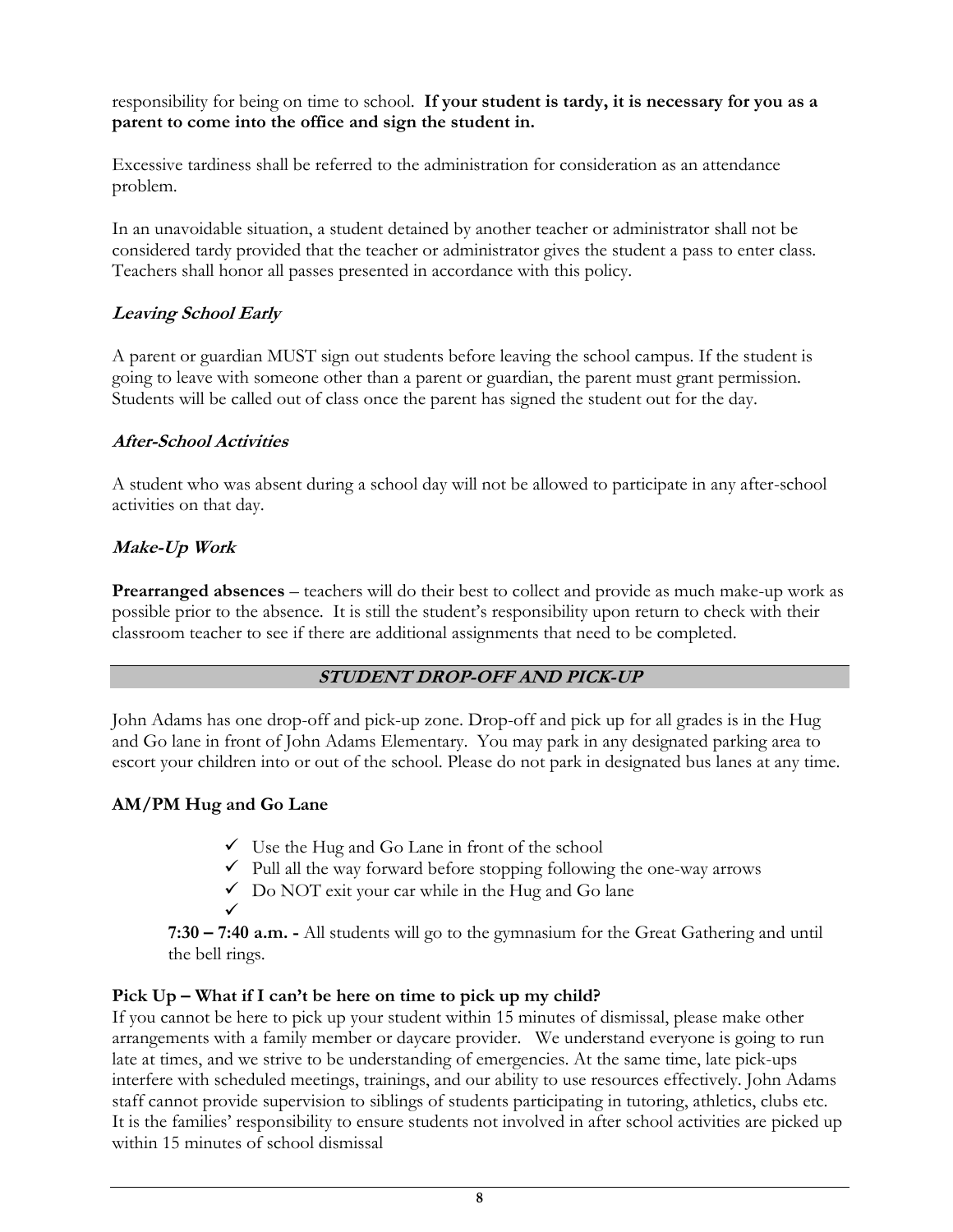#### **LUNCH**

General questions and/or concerns, please contact Adams at (719) 328-2900. John Adams serves hot lunch every day in the cafeteria.

### **FREE and REDUCED LUNCHES**

We encourage all families to apply for free and reduced lunches. To see if your family qualifies fill out the application [https://www.applyforlunch.com.](https://www.applyforlunch.com/)

**Please note**: Being accepted into the free and reduced program is private information. John Adams staff does not know the status of your family. If you have questions or need clarification as to what your status is, you may contact the District 11 Nutrition Department.

### **ONLINE LUNCH PAYMENTS**

Pay for your student's lunch meals online service that provides a quick and easy way to add money to your student's lunch account using a credit/debit card or electronic check.

Enrollment

1. Go to www.MySchoolBucks.com and click "sign up today" to register for a free account

### **SHARING LUNCHES**

Students are not allowed to share food. The John Adams staff is very sensitive to shared information regarding food allergies, and we also want to honor what families have decided is best for their own children to eat in packed lunches.

### **COMMUNICATIONS BETWEEN STUDENT AND PARENT**

We create an effective community only when everyone's issues are recognized and respected. To that end, John Adams Elementary encourages communication by as many means as possible, including the following.

### **School Visits**

The most direct means of communication is personal presence. John Adams Elementary welcomes parents and visitors. However, all visitors, volunteers, and parents **must check in** at the office before continuing on campus, and must wear a school visitor's pass.

### **Quarterly School Newsletter**

Once per quarter a newsletter will come home with information about upcoming events, what is happening in classrooms, the school and within District 11.

### **Report Cards**

John Adams Elementary divides its school year into quarters, creating four separate grading periods. Parent/Teacher conferences will be held at the end of the first grading period, at which time report cards will be issued. All parents/guardians are encouraged to attend. At the end of the second, third, and fourth grading periods report cards will be sent home with students.

### **Teacher Conferences**

Formal parent/teacher conferences will be scheduled at the end of the first quarter. Arrangements for additional conferences may be made at any time with your child's teachers. We urge you to exercise this option should any concern or questions arise. Please send a note or email to your child's teacher to set up a time for a phone or direct conference.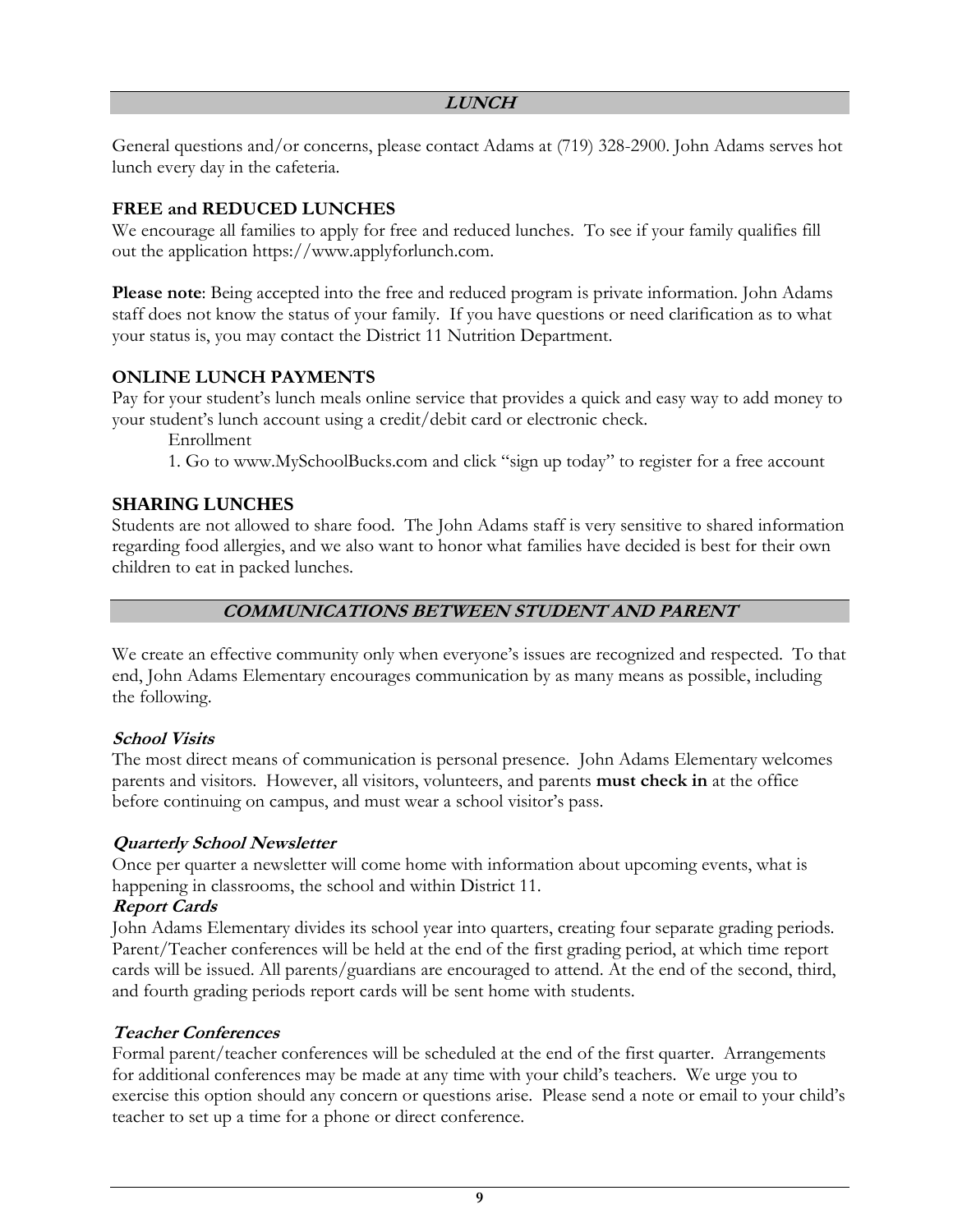### **Email**

Email addresses for all staff and for the board are posted on the John Adams Elementary website [\(www.adams.d11.org\)](http://www.adams.d11.org/). Parents are encouraged to communicate with school personnel regarding any concerns or suggestions.

### **Social Media**

John Adams Elementary maintains a Facebook and Twitter @AdamsElemD11 page to promote communication and dialogue among our community—feel free to join the conversation. D11 also posts weather updates and other announcements on their home page at d11.org. John Adams also has a TEXT MESSAGE system called Remind.

### **Contact Information**

Please notify the office of any changes of your child's address, phone number, emergency number, or parent work numbers as soon as possible. It is vital that the office keep this information up to date. Please call 328-2900 for any changes.

### **Beyond the School Bell Program**

John Adams provides a free after-school program for students. Beyond the School Bell has a partnership with the Pikes Peak Library and Science Matters. The program is limited to 50 students.

### **Hillside Community Center**

John Adams provides a bus to and from school for students that need after school care.

### *PROMOTION AND RETENTION*

John Adams Elementary staff and the administration will decide promotion and retention of students in consultation with parents or guardians. Promotion is to be viewed and determined on two levels: Academic performance, and emotional and social readiness.

Students who show decided and documented deficiencies in both academic and social areas should be considered for retention. Retention decisions will be based upon:

- Teacher-documented anecdotal information.
- Parent anecdotal information.
- Developmental and achievement test scores.

If the teacher is considering retention of a student, the parents and principal should be informed as soon as possible. In any case, this recommendation or consideration should come no later than April 1<sup>st</sup> if possible. The school reserves the right to determine final placement of any student.

Students who maintain academic work consistent with their talents and age level will be promoted so long as their social and emotional behavior patterns are in norm with others of that class or grade level.

### **Homework and Extra Credit**

Homework and extra credit policies vary. Please contact your child's teacher for more information.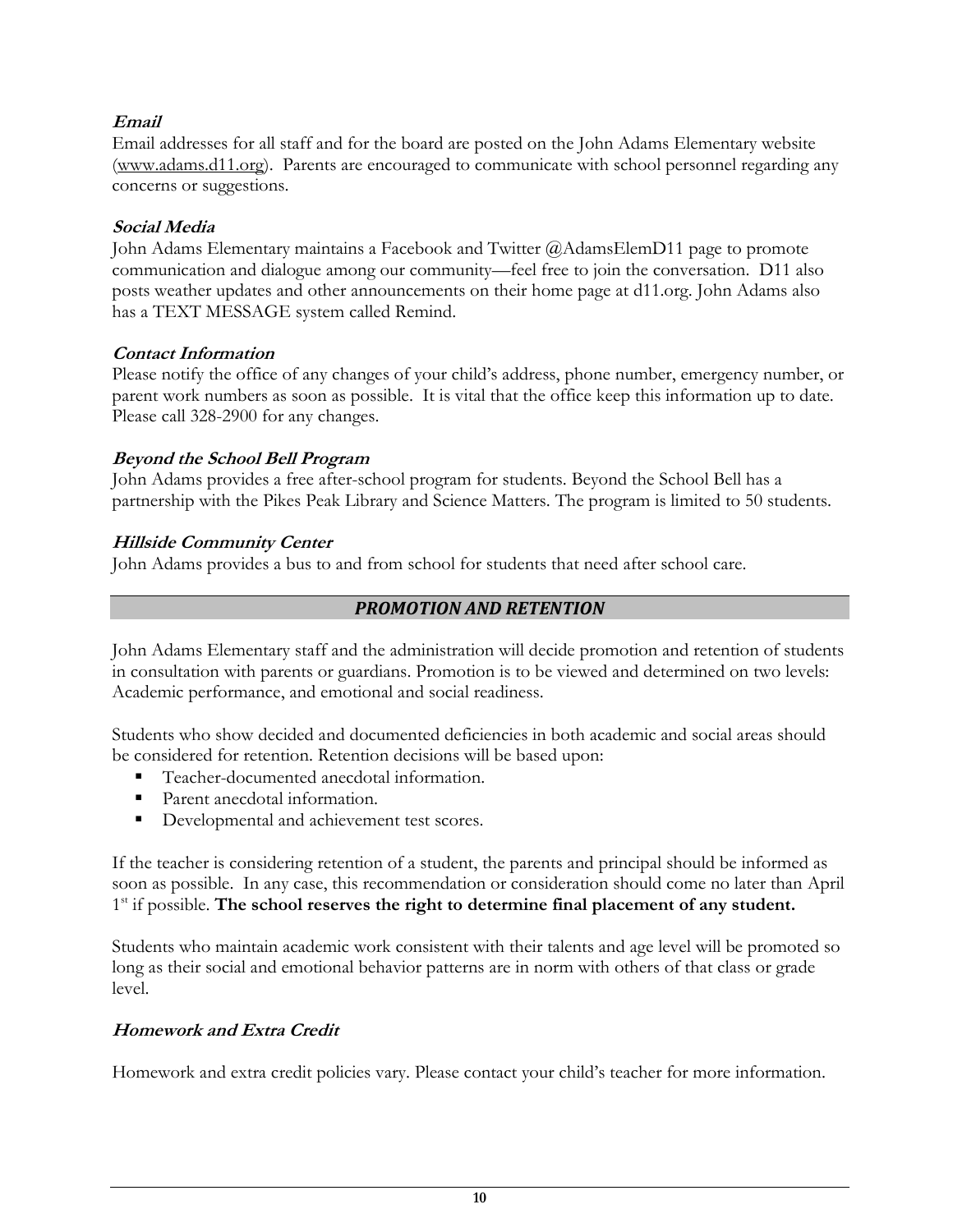### **Class DOJO**

Class Dojo is a communication tool between parents and teachers relative to their child's homework, behavior, and activities in real-time via email or text by phone. Parents are asked to sign up with Class Dojo to keep lines of communication open. Class Dojo is replacing the student planner.

### **Cheating**

Cheating is a clear violation of the spirit and practice of John Adams, and is not tolerated. Individual consequences will be handled on a case-by-case basis.

### **Academic Awards**

John Adams encourages students to develop and maintain high academic and behavioral standards. Special honor is given to students at the end of each quarter to recognize their achievements in these areas:

**Academic Awards:** Total of 4 Academic Awards given

- One *reading* award relative to 'growth'
- One *math* award relative to 'growth'
- One *writing* award relative to 'growth'
- One *overall* academic achievement award

**STEAM:** Two awards given for collaboration and critical thinking skills

**BUG (Bringing Up Grades) Award:** Students who have brought up grades in any content area or assessment.

**PAW Award** Total of 2 awards given for demonstrating Wolf Pride behavior. **Attendance Award:** No absences and no more than two tardies in a quarter.

### *SPECIALS CLASSES*

Art; Physical Education; Music

### *GIFTED AND TALENTED*

Gifted children mean those persons between the ages of 5 and 21 whose abilities, talents, and potential for accomplishment are so outstanding that they require special provisions to meet their educational needs. Children under 5 who qualify may be served. Gifted students are capable of high performance in any or a combination of these areas:

- $\checkmark$  General Intellectual Ability
- Specific Academic Aptitude
- $\checkmark$  Creative, Productive Thinking
- $\checkmark$  Leadership & Human Relation Skills
- $\checkmark$  Visual & Performing Arts

Please see the D11 Website for more information about the opportunities for Gifted and Talented Learners.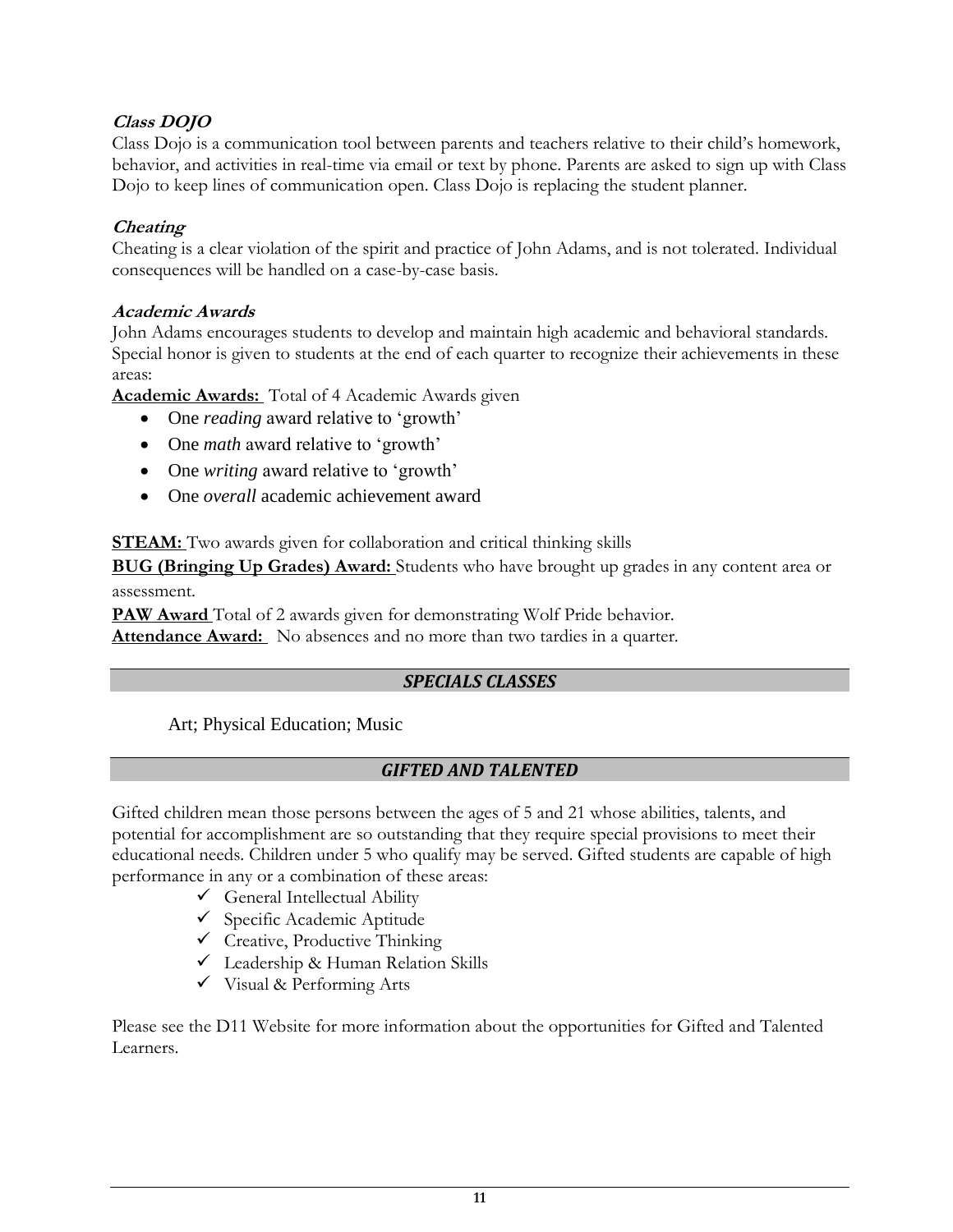#### **DISCIPLINE**

#### **School-wide Discipline Program**

John Adams Elementary follows the Positive Behavior Intervention Support program using the following matrix as a guide for expected student behavior. (Please see the PBIS matrix at the end of the Parent/Student Handbook.)

**Cell phones** are allowed on school grounds, but they must be turned off and in a student's backpack during school hours. Students may **not** use personal cell phones to call home for illness, homework, lunches etc. They must go to the office to make these calls. If student cell phones are in use during the school day, they will be confiscated and can be picked up at the teacher. First infraction, the teacher will give it back to the student. Second infraction, the phone will be picked up by a parent/guardian.

### **Gum Chewing**

Gum chewing is not allowed on school grounds.

#### **Snacks**

Healthy snacks are highly encouraged to support your child's learning development. (i.e. apples, carrots, Goldfish.)

Snacks that are disruptive and messy to the learning environment are not allowed.

#### **Textbooks and iPads**

All basic texts are on loan to students for their use during the school year, and so should be kept clean and handled carefully.

### **ANTI-BULLYING POLICY**

#### **What Students Need to Know**

Bullying is unwanted, aggressive behavior (verbally, physically, or electronically) between students involving a power imbalance that is either real or perceived. The behavior is repeated, or may be potentially repeated over time. Bullying may include behavior such as threats, spreading rumors, verbally or physically attacking someone, and purposefully excluding someone from a group. Bullying can take place or our off school grounds, and adversely affects the ability of a pupil to benefit from John Adams Elementary.

If you are the target of bullying, you are encouraged to use the following strategies:

- **STOP** ask the person you believe to be bullying you to stop.
- **WALK** if bullying behavior continues, remove yourself from the situation by walking away.
- **TALK** if the bullying behavior still continues, let a trusted adult know what is happening starting with your classroom teacher, educational assistant, school staff or family member.

If you see bullying, it takes courage to stop it:

- Intervene to stop the situation (only if it is safe to do so) by letting the person know bullying is not okay.
- Let the victim know you are standing with them against the bully.
- Get help from an adult or someone older (let the adult know what you actually saw and heard).
- If the bully is a friend of yours, talk to him or her in private.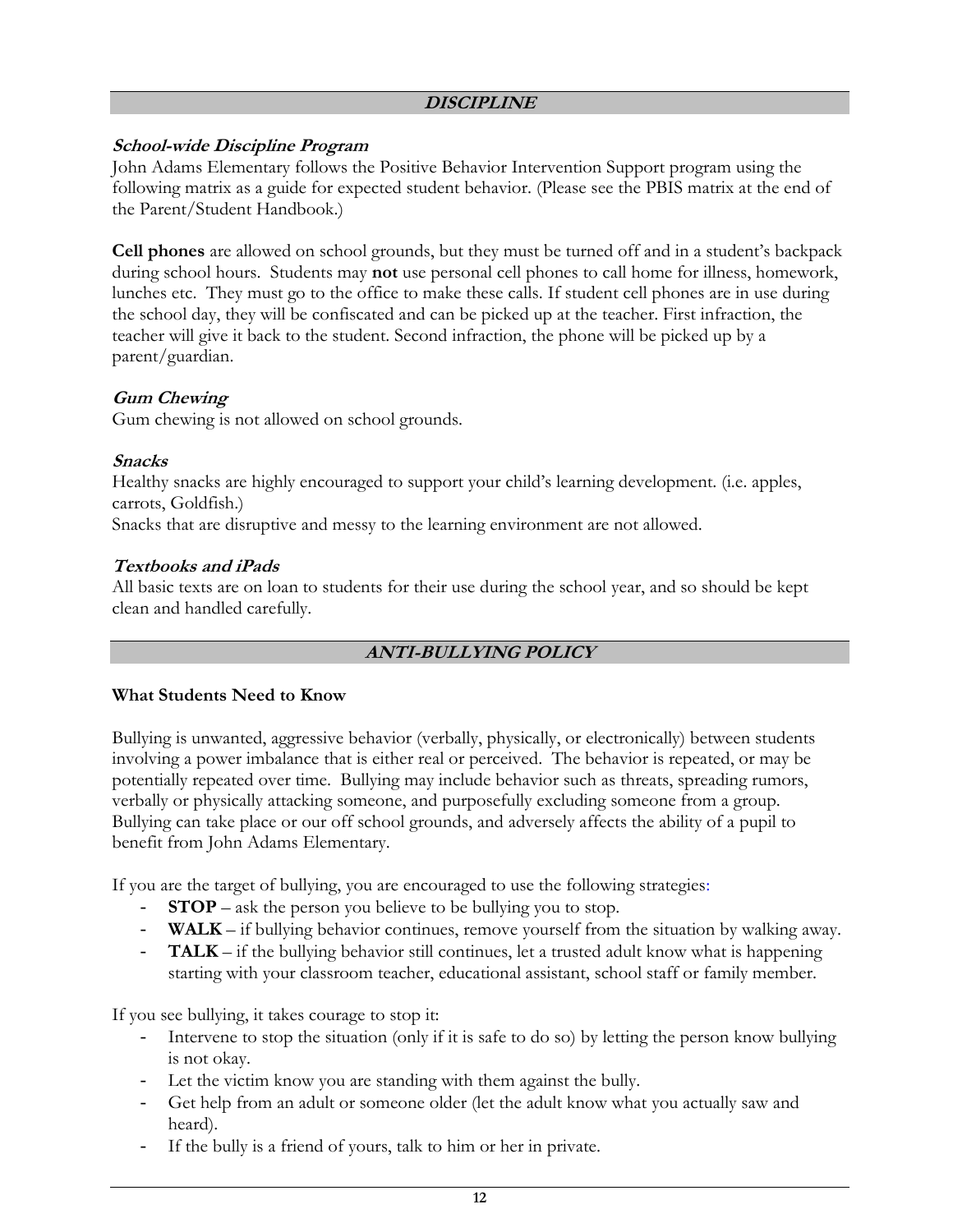#### **What Adults Need to Know**

John Adams prohibits acts of harassment or bullying. John Adams has determined that a safe and civil environment in school is necessary for students to learn and achieve high academic standards. Harassment or bullying, like other disruptive or violent behaviors, is conduct that disrupts both a student's ability to learn and a school's ability to educate its students in a safe environment. Demonstration of appropriate behavior (e.g. treating others with civility and respect, and refusing to tolerate harassment or bullying) is expected of administrators, faculty, staff, and volunteers in order to provide positive examples for student behavior.

"Harassment or bullying" is any physical, verbal, relational, written or cyber (e.g. email, social media, text, etc.) act that is reasonably perceived as being motivated either by any actual or supposed characteristic, such as race, color, religion, ancestry, national origin, gender, sexual orientation, gender identity and expression; or a mental, physical, or sensory disability or impairment; or by any other distinguishing trait. Such behavior is considered harassment or bullying whether it takes place on or off school property or at any school-sponsored function.

John Adams staff expects students to conduct themselves in a manner in keeping with their levels of development, maturity, and demonstrated capabilities with a proper regard for the rights and welfare of other students, school staff, volunteers, and contractors.

Since bystander presence of harassment or bullying can support these behaviors, John Adams prohibits both active and passive support for acts of harassment or bullying. The staff should encourage students to support students who walk away from these acts when they see them, constructively attempt to stop them, or report them to the designated authority.

The following factors, at a minimum, shall be given full consideration by the principal in the development of the procedures for determining appropriate consequences and remedial measures for each act of harassment or bullying.

### **Factors for Determining Consequences**

- Age, development, and maturity levels of the parties involved
- Degree of harm
- Surrounding circumstances
- Nature and severity of the behavior(s)
- $\blacksquare$  Incidences of past or continuing pattern(s) of behavior
- Relationship between the parties involved
- Context in which the alleged incident(s) occurred

Consequences for a student who commits an act of harassment or bullying shall be unique to the individual incident and will vary in method and severity according to the nature of the behavior, the developmental age of the student, and the student's history of problem behaviors and performance.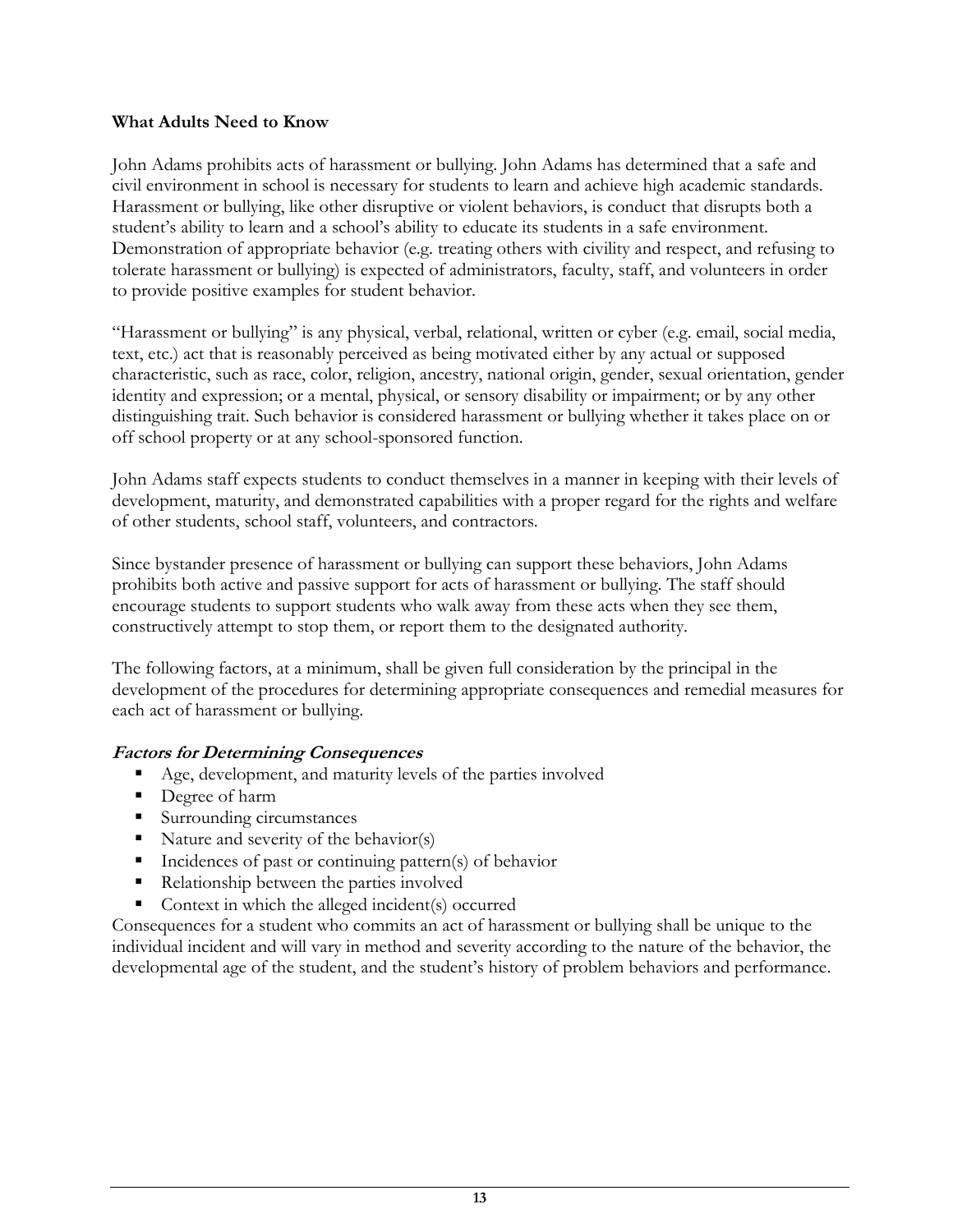### **Internet Acceptable Use Policy for Students D11**

#### **Overview**

Access to the Internet is available at John Adams. There is a wealth of information available throughout the Internet that can serve to enhance and augment the Core Knowledge curriculum. This interconnected World Wide Web can provide students with access to the most recent research and the most up-to-date statistics and opinions. To this end, John Adams is providing access to students after their parent or guardian has read, agreed to and both parents and student have signed this Acceptable Use Policy.

John Adams has taken all reasonable precautions to ensure safe access to the Internet. A filter is being utilized to limit access to questionable material. The computer lab is set up so that the instructor can view all monitors from one position. No students will be allowed to use the Internet without adult supervision. However, students may accidentally access less than desirable information. We recommend you and your child have continual discussion on their Internet use at home and at school throughout the year.

#### **Privileges**

Each student accessing the Internet will be trained on the proper uses of the internet. Use of the Internet is a privilege and inappropriate use will result in a cancellation of those privileges. We encourage your help in guiding your child to use on-line services responsibly by reading over this document together. We further recommend continual discussion and monitoring of your child's interaction, learning, and exploration activities throughout the year for both encouragement of good practices and prevention of possible problems. Please indicate that you have read this document with your child and agree with the rules specified by signing where indicated and returning this document to school.

If there is ever a question about your child's interaction with the on-line services, please contact your child's technology instructor immediately.

#### **Specific Guidelines**

- 1. Student use may be permitted provided the students receives written parental permission and proper supervision is maintained by school officials. Students shall not use the Internet unsupervised.
- 2. No Social Media, Live Streaming Music, (Facebook, Google+, My Space, Pandora, iHeart Radio, You

Tube, Instagram etc) should ever be accessed.

- 3. No student is to be identified over the Internet by full name, photograph, etc. without written permission from the parent or legal guardian. If the parent or legal guardian has signed a form provided by the classroom teacher or technology instructor, personal information may be posted in certain circumstances.
- 4. Use of the Internet to defame or demean any person is prohibited.
- 5. Network etiquette: Be polite; Use appropriate language; Do not swear, use vulgarities, or any other inappropriate language; Do not reveal personal address or phone number or the personal addresses or phone numbers of others. Remember that illegal activities are strictly forbidden.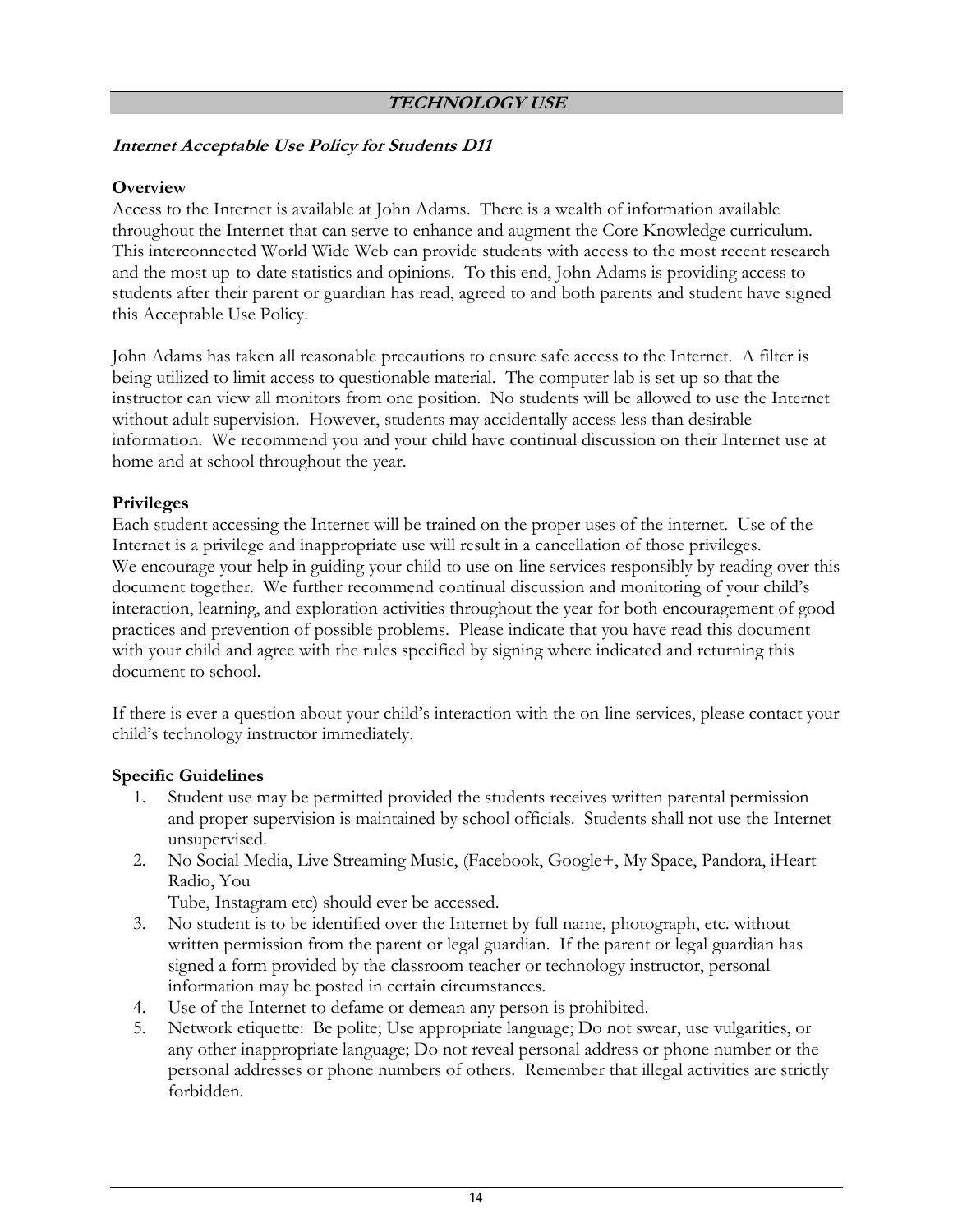- 6. Users may not download or use any documents or data that could knowingly cause damage to the school's computer system (i.e.: viruses).
- 7. Students will not engage in any activity that requires an exchange of money, credit card numbers or where they enter into an area of service for which the school will be charged an additional fee. Purchases or sales of any kind are prohibited.
- 8. Hate mail, harassment, discriminatory remarks, and other antisocial behavior are prohibited.
- 9. The illegal installation of copyrighted software for use on D-11 computers is prohibited.
- 10. Use of the network to access or process pornographic material, inappropriate text files, or files dangerous to the integrity of the network is prohibited.
- 11. Users shall not intentionally seek information on, obtain copies of, or modify files, other date or passwords belonging to other users, or misrepresent other users on the network.
- 12. CSCA shall be the final authority on use of the network. Appropriate disciplinary action shall be taken against any student who willingly and knowingly violates the Internet Acceptable use Policy.

### **iPad User Policy**

The school has purchased iPads for classroom use. These are wonderful tools that can supplement a student's education in a number of ways. They give students access right at their desks to many of the technological updates that are enhancing education. They provide benefits in a way that a limited number of desktop computers cannot. Some of the ways in which our students will use iPads in the classroom include developing keyboarding skills, conducting research, taking notes, taking part in lesson activities and completing homework assignments. Student will not always receive the same iPads to use throughout the day and school year. As such, each student will be required to use common sense and sound judgment when using iPads

The following policies are in place for the student use of iPads:

- 1. iPads will remain at school.
- 2. No food or drink will be consumed by a student while using an iPad.
- 3. If an iPad is damaged due to what the teacher deems a student's lack of the use of common sense, the student is responsible for the repair or replacement of the device.
- 4. All the terms laid out in the Internet Acceptable Use Policy apply to student use of the iPad. If a student is in violation of the terms, school work will be completed in a comparable fashion for the duration of the suspension of the student's use of the iPad.

While there is certainly a need for students to be responsible while using iPads, there are a number of safeguards in place to protect our students. The school's iPad management system allows the administrator to see all websites visited, emails sent, and documents created. Email has been restricted so that it can only be sent to and received from classmates or the teacher for school work. Internet safety and proper usage lessons will be taught to the students.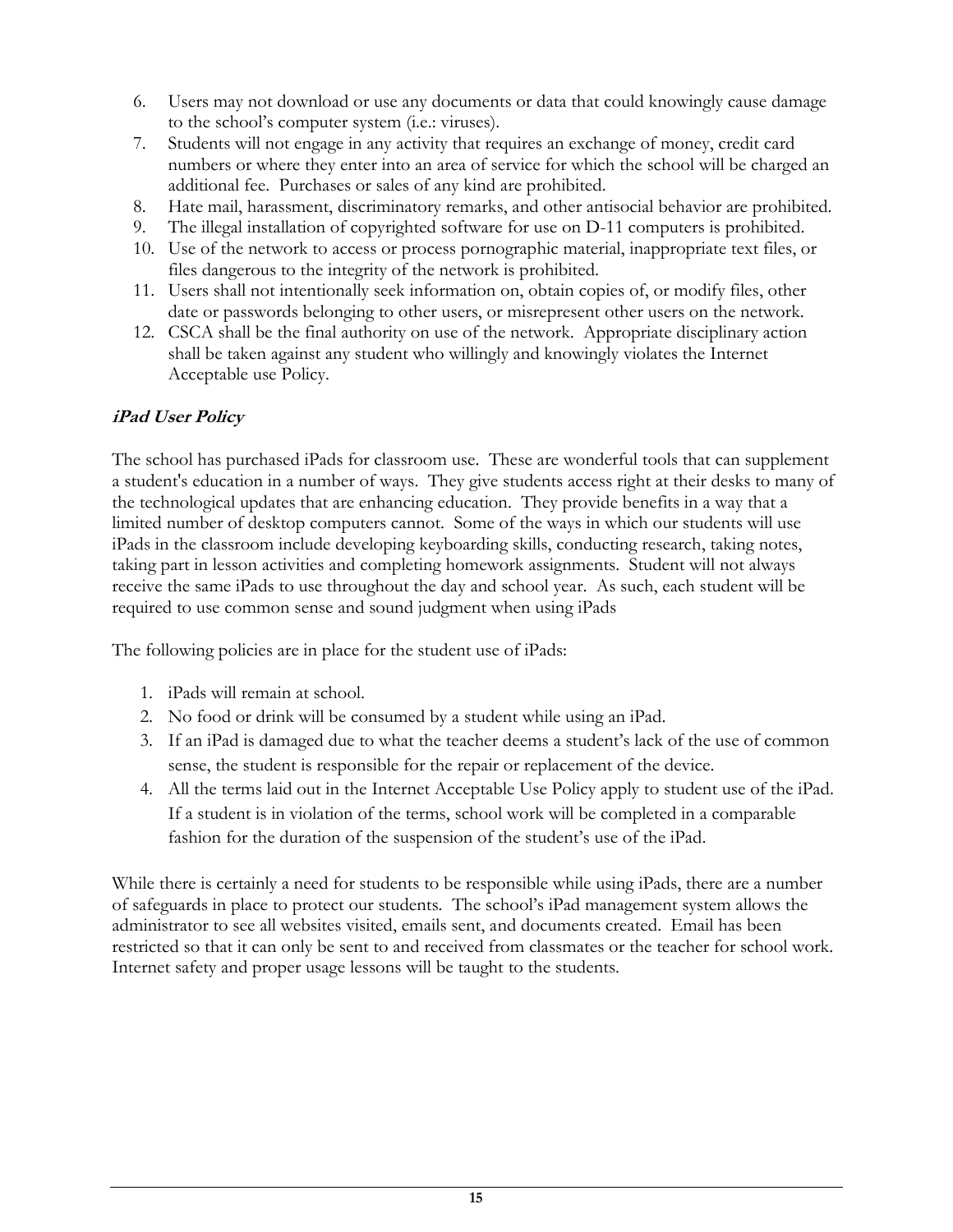Any member of the child's extended family can volunteer. Please fill out the volunteer packet available at the school office and submit it before volunteering.

Teachers and school staff plan for volunteer assistance, so reliability is expected. If you need to be absent, call the school the day before and ask that the teacher or the volunteer coordinator be told of your absence. Remember that you are in the classroom to help the teacher. Please be sensitive to the teacher's direction and wishes for the students. If you have suggestions about the classroom please discuss these with the teacher before or after school, not while you are volunteering. Dress comfortably, but remember that you are a role model for our students. In order to give your full attention to your volunteer time, and because we do not have daycare available, we ask you to not bring your young children to the school while you volunteer. Please keep information and impressions you have about students between yourself and the teacher. A misplaced comment can be devastating to a student, a family, and the volunteer program.

You do not need a teaching certificate to volunteer. You only need:

- A genuine interest in students
- A commitment to your volunteer activity
- Regular attendance

### **Identification**

For the safety of our children, we require that you always report to the reception desk before you begin your day and sign in and out and wear a Volunteer Name Badge when in the building

A cooperative attitude

Flexibility

### **Enjoy the Students**

By giving of yourself, by sharing time, by caring—you are making a difference!

### **WHEN TO KEEP YOUR CHILD HOME**

#### **There are two reasons to keep sick children at home:**

- 1. The child does not feel well enough to participate comfortably in usual activities, (such as; extreme signs of tiredness, unexplained irritability or persistent crying).
- 2. The child requires more care than program staff is able to provide, without affecting the health and safety of the other children.

| <b>SYMPTOMS</b>                               | Child Must Be at Home?                                         |
|-----------------------------------------------|----------------------------------------------------------------|
| <b>DIARRHEA</b>                               | <b>Yes</b> - if child looks or acts ill; if child has diarrhea |
| frequent, loose or watery stools compared to  | with fever and behavior change; if child has diarrhea          |
| child's normal pattern; not caused by diet or | with vomiting; if child has diarrhea that is not               |
| medication                                    | contained in the diaper or the toilet                          |

**16**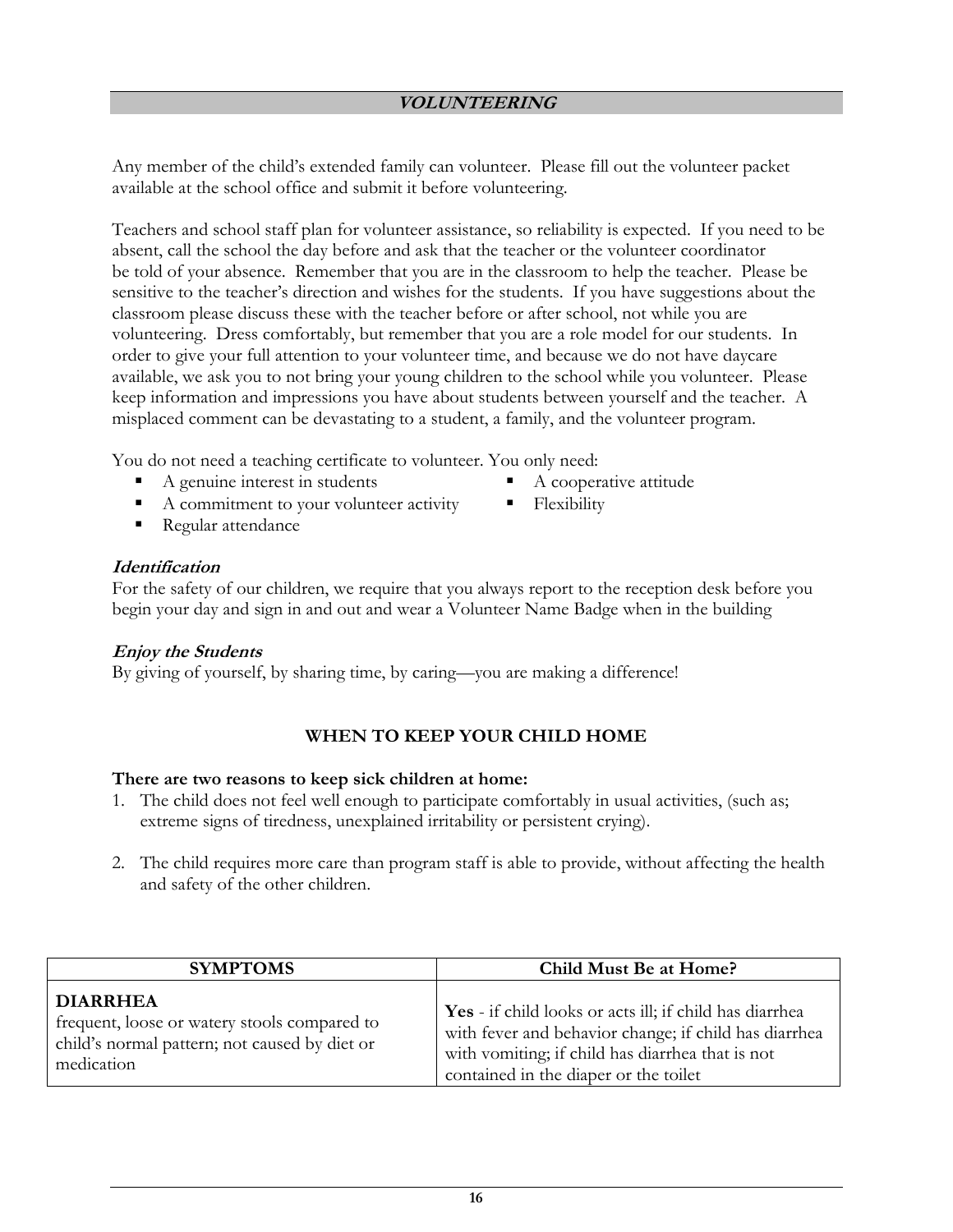| FEVER with behavior changes or illness<br>Note: An unexplained temperature of 100°F or<br>above is significant in infants 4 months of age or<br>younger and requires immediate medical attention                                      | Yes - when fever is accompanied by behavior<br>changes or other symptoms of illness, such as rash,<br>sore throat, vomiting, etc.                     |
|---------------------------------------------------------------------------------------------------------------------------------------------------------------------------------------------------------------------------------------|-------------------------------------------------------------------------------------------------------------------------------------------------------|
| <b>FLU SYMPTOMS</b><br>Fever over 100°F with a cough or sore throat.<br>Other flu symptoms can include fatigue, body<br>aches, vomiting and diarrhea                                                                                  | Yes - for at least 24 hours after there is no longer a<br>fever, without the use of fever-reducing medicine                                           |
| <b>COUGHING</b> severe, uncontrolled coughing or<br>wheezing, rapid or difficulty breathing<br>Note: Children with asthma may be cared for in<br>school with a written health care plan and<br>authorization for medication/treatment | Yes - medical attention is necessary                                                                                                                  |
| Mild RESPIRATORY OR COLD<br><b>SYMPTOMS</b><br>stuffy nose with clear drainage, sneezing, mild<br>cough                                                                                                                               | $No$ – may attend if able to participate in school<br>activities                                                                                      |
| <b>RASH</b> with fever<br>Note: Body rash without fever or behavior changes<br>usually does not require exclusion from school,<br>seek medical advice                                                                                 | Yes - seek medical advice. Any rash that spreads<br>quickly, has open, weeping wounds and/or is not<br>healing should be evaluated                    |
| <b>VOMITING</b><br>two or more episodes of vomiting in the past 24<br>hrs                                                                                                                                                             | Yes - until vomiting resolves or a health care<br>provider decides it is not contagious.<br>Observe for other signs of illness and for<br>dehydration |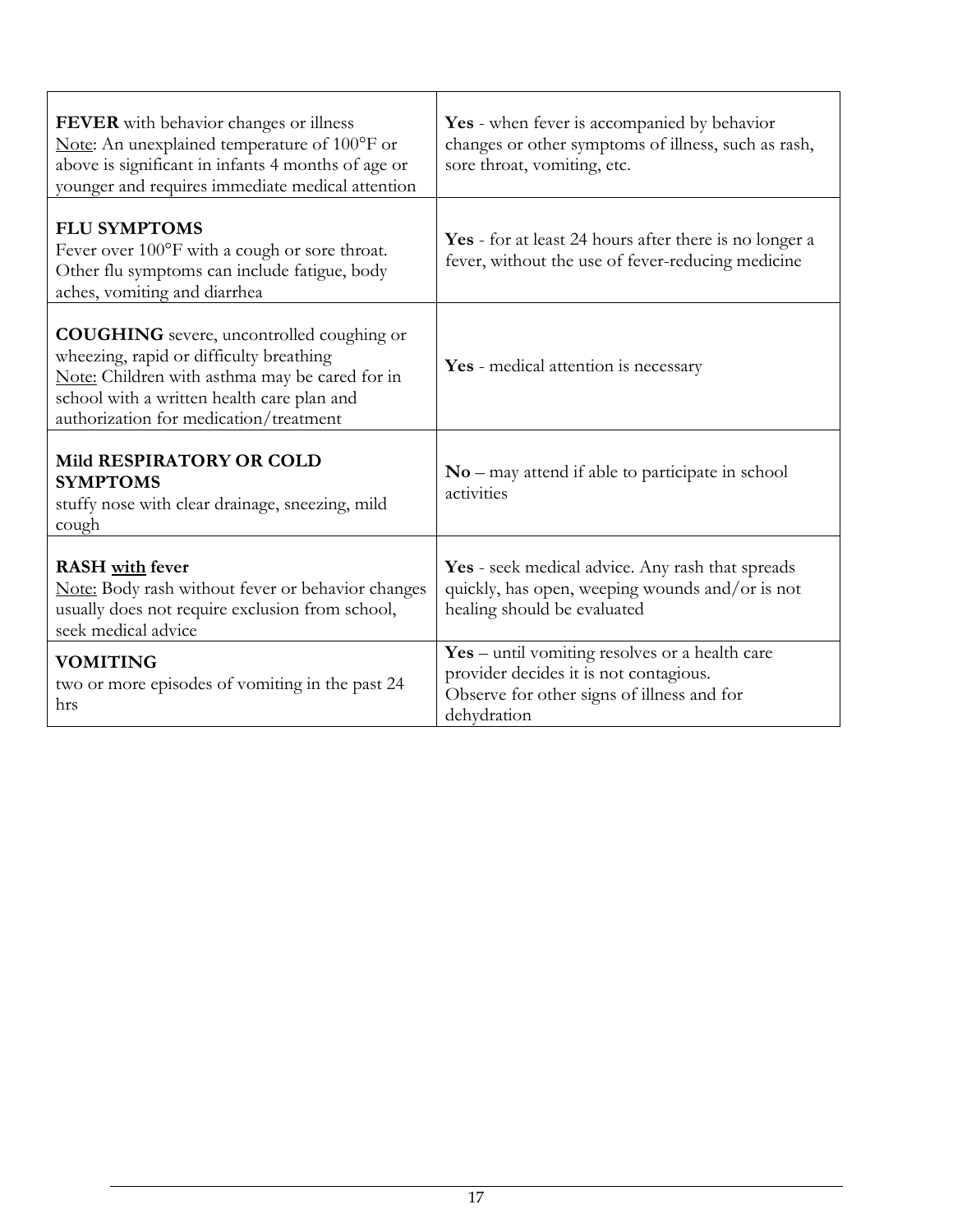1. The illness is on the list of symptoms or illness for which exclusion is recommended.

| <b>ILLNESS</b>                                                                                                                                                   | Child Must Be at Home?                                                                                                                   |
|------------------------------------------------------------------------------------------------------------------------------------------------------------------|------------------------------------------------------------------------------------------------------------------------------------------|
| <b>CHICKEN POX</b>                                                                                                                                               | Yes - until blisters have dried and crusted (usually 6)<br>days) If blister occurs after vaccination, refer to<br>Health Dept Guidelines |
| <b>CONJUNCTIVITIS (PINK EYE) OR</b><br>pink color of eye and thick yellow/green discharge                                                                        | Yes - until 24 hours after treatment<br>If your health provider decides not to treat your<br>child, a note is needed                     |
| <b>CROUP</b> (SEE COUGHING)<br>Note: May not need to be excluded unless child is<br>not well enough to participate in usual activities                           | Seek medical advice                                                                                                                      |
| <b>FIFTH'S DISEASE</b>                                                                                                                                           | No - child is no longer contagious once rash appears                                                                                     |
| HAND FOOT AND MOUTH DISEASE<br>(Coxsackie virus)                                                                                                                 | No - may attend if able to participate in usual<br>activities, unless the child has mouth sores and is<br>drooling                       |
| <b>HEADLICE OR SCABIES</b>                                                                                                                                       | May return after treatment starts                                                                                                        |
| <b>HEPATITIS A</b>                                                                                                                                               | Yes – until 1 week after onset of illness or jaundice<br>and when able to participate in usual activities                                |
| <b>HERPES</b>                                                                                                                                                    | $\overline{Yes}$ - if area is oozing and cannot be covered, such<br>as mouth sores                                                       |
| <b>IMPETIGO</b>                                                                                                                                                  | $Yes - for 24 hours after treatment starts$                                                                                              |
| <b>RINGWORM</b>                                                                                                                                                  | May return after treatment starts<br>Keep area covered for the first 48 hrs of treatment                                                 |
| <b>ROSEOLA</b><br>Note: A child with rash and no fever may return to<br>school                                                                                   | <b>Yes</b> – seek medical advice                                                                                                         |
| RSV (Respiratory Syncytial Virus)<br>Note: A child does not always need to be excluded<br>unless he/she is not well enough to participate in<br>usual activities | Seek medical advice. Once a child in the group has<br>been infected, spread of illness is rapid                                          |
| <b>STREP THROAT</b>                                                                                                                                              | Yes - for 24 hours after treatment and the child is<br>able to participate in usual activities                                           |
| <b>VACCINE PREVENTABLE DISEASES</b><br>Measles, Mumps, Rubella (German Measles),<br>Pertussis (Whooping Cough)                                                   | $Yes - until determined not infectious by the health$<br>care provider                                                                   |
| YEAST INFECTIONS<br>including thrush or candida diaper rash                                                                                                      | $No$ – may attend if able to participate in school<br>activities<br>Follow good hand washing and hygiene practices                       |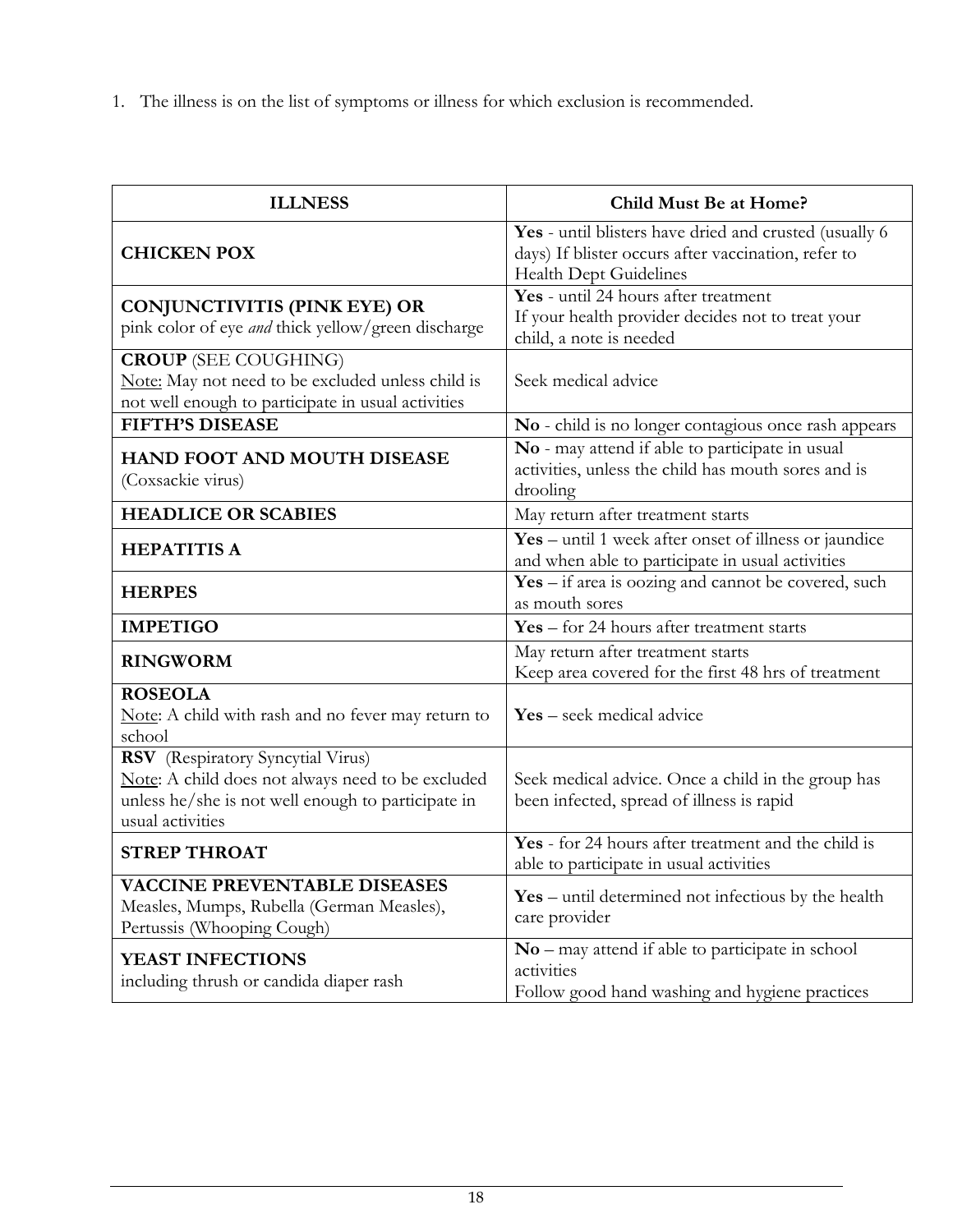### **INCLEMENT WEATHER**

All children should be sent to school with appropriate clothing for our frequent and sometimes drastic weather changes. Students will go out every day for recess unless the temperature drops to 18° or below, or in the case of severe weather. We are all in favor of fresh air and activity when possible.

### **Snow Day Policy**

CSSD11 uses every available resource to help us with the decision to cancel school because of inclement weather or unsafe road conditions. We sincerely ask and urge parents to help with the decision as far as their own children are concerned. If the parent's judgment is that it is too hazardous to send his or her child to school—the parent is encouraged keep the child at home. Students will not be penalized for such absences and will be given ample opportunity to make-up missed assignments.

#### **Announcements**

In the case of bad weather, parents and staff should listen to local radio or television stations or check the D11 web site [\(www.d11.org\)](http://www.d11.org/). These locations will broadcast information about the delayed start of school, cancelled school, or early dismissal of school due to bad weather. **Two-Hour Delayed Start**

In the event of a delayed start, all students should report to school at 9:45 a.m. Breakfast is not served on delayed start days however, lunch will be available at the regularly scheduled time.

### **Safety Drills**

John Adams will be conducting Colorado state required shelter-in-place and Lock-down safety drills during this academic year. Safety drills allow John Adams to prepare for situations where we may need to take additional safety precautions with agitated or potentially harmful individuals, outside or inside our school facilities.

**Lock-down –** This safety drill consists of school staff members ensuring the exterior doors are locked, and windows are closed to prevent suspected individuals from gaining entry. Heightened alert, monitoring of doors, windows, and outside activity continue during this drill or actual event. Instruction continues as usual, but students will not go outside or move between buildings.

**Shelter in Place** – This safety drill consists of securing our students and staff into locked classrooms and secured areas and requires John Adams to take special safety precautions. By conducting these safety drills, John Adams will be better prepared to efficiently and effectively take action in the event we ever need to implement these safety procedures.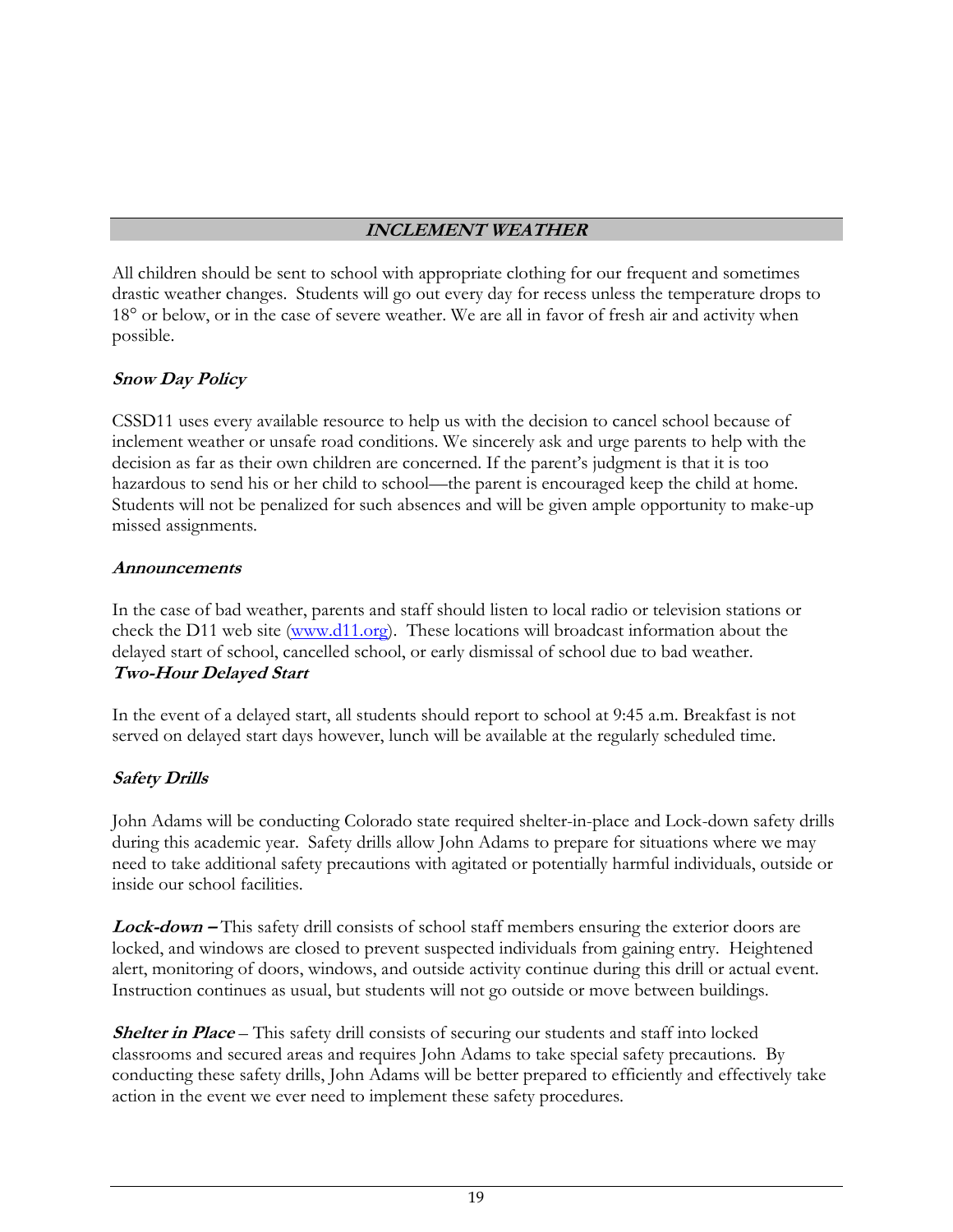Fire and Tornado Drills – Conducted periodically to ensure the safety of our students.

**FAMILIES PLEASE** discuss with your child the importance of these drills. Drills may be a little scary at first, especially for younger children. The message to our students is "The adults know what to do to keep everyone safe, and we are just practicing so everyone knows what to do."

## **DRESS CODE POLICY**

At John Adams we believe in fostering an environment that maximizes our children's ability to learn and grow. School dress is a joint concern between the school and parents. Student dress and appearance along with student conduct have a definite influence on class discipline and achievement even in the elementary school. During school hours, students shall be appropriately attired and groomed for the classroom. Adams Elementary is a no-hat zone inside the building; hats may be worn outside only.

- Please remember that students are out on the playground every day (weather permitting), so clothing and shoes should be conducive to outdoor play. Closed toe shoes only and tennis shoes with wheels (heelies) are prohibited for safety reasons.
- It is also expected that students do not have mohawks, fauxhawks, or other similar hair styling. Hair coloring is also not permitted.
- Shorts and skirts must be mid-thigh length or longer and must be worn in the hips or above. Belts are encouraged.
- Spaghetti straps or shirts less than two fingers wide on the shoulder are not permitted.
- Clothing that contain advertisements, symbols, words, slogans, patches, or pictures that are obscene, profane, promote hate, or are disruptive or potentially disruptive to the learning environment are unacceptable school attire.
- Ill-fitting clothing that is too tight or too loose is unacceptable school attire.
- Items considered sleepwear or lounge pants are considered unacceptable school attire.
- More information on the dress code is available at www.d11.org.

Any students who come to school without proper attention having been given to their appearance, which includes cleanliness, in violation of this policy may be asked to cover the non-complying clothing, disciplined, sent home to be properly prepared for school, and required to prepare himself or herself for the classroom before re-entering school. Students who violate this policy in a continuing or flagrant manner may also be recommended for suspension and/or expulsion.